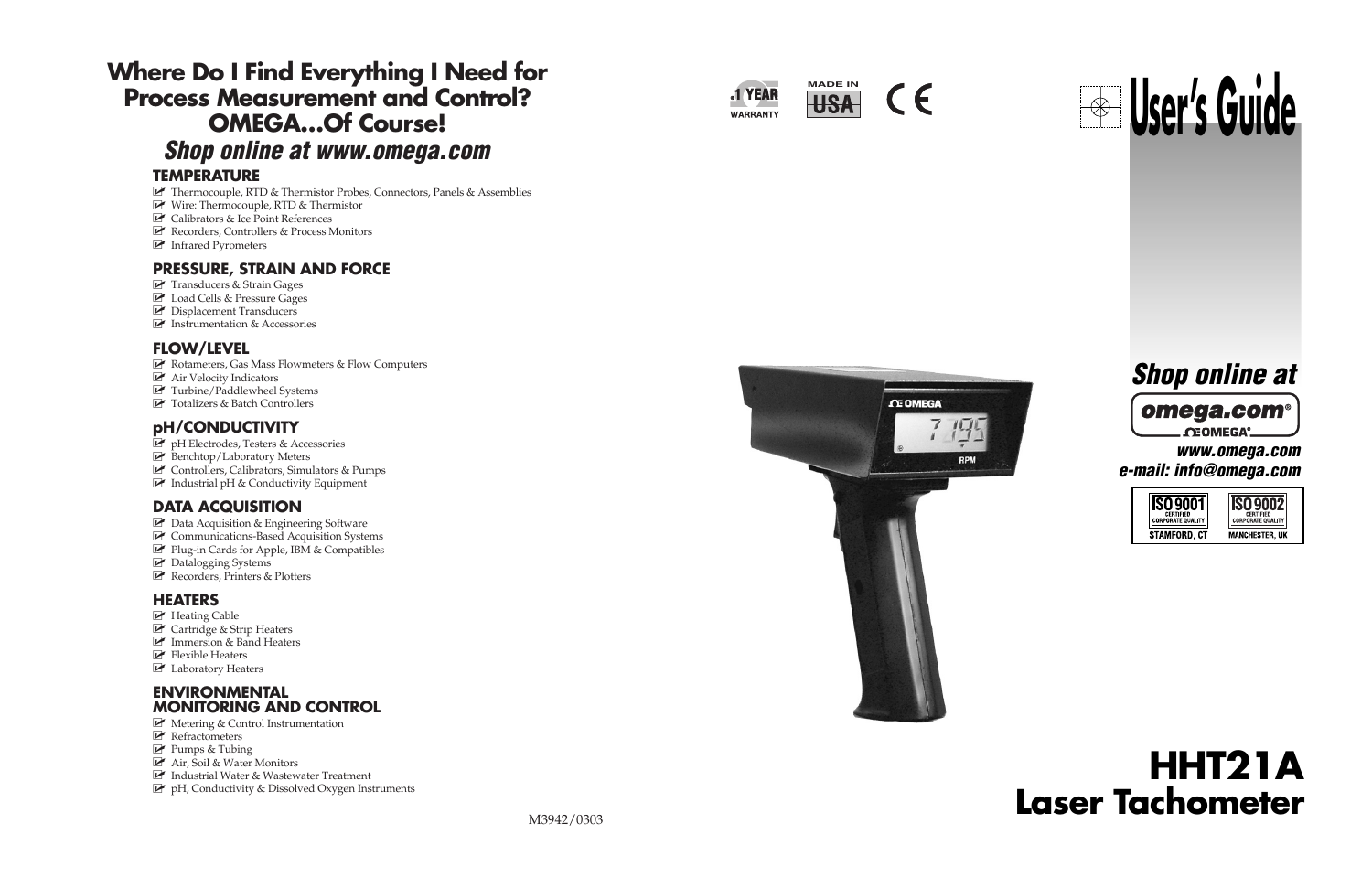|                                       | <b>OMEGAnet<sup>®</sup> Online Service</b><br>www.omega.com                                                                                                                                                                             | Internet e-mail<br>info@omega.com                    |
|---------------------------------------|-----------------------------------------------------------------------------------------------------------------------------------------------------------------------------------------------------------------------------------------|------------------------------------------------------|
|                                       | <b>Servicing North America:</b>                                                                                                                                                                                                         |                                                      |
| USA:<br>ISO 9001 Certified            | One Omega Drive, P.O. Box 4047<br>Stamford CT 06907-0047<br>TEL: (203) 359-1660<br>e-mail: info@omega.com                                                                                                                               | FAX: (203) 359-7700                                  |
| Canada:                               | 976 Bergar<br>Laval (Quebec) H7L 5A1, Canada<br>TEL: (514) 856-6928<br>e-mail: info@omega.ca                                                                                                                                            | FAX: (514) 856-6886                                  |
|                                       | For immediate technical or application assistance:                                                                                                                                                                                      |                                                      |
| USA and Canada:                       | Sales Service: 1-800-826-6342 / 1-800-TC-OMEGA®<br>Customer Service: 1-800-622-2378 / 1-800-622-BEST <sup>®</sup><br>Engineering Service: 1-800-872-9436 / 1-800-USA-WHEN <sup>®</sup><br>TELEX: 996404 EASYLINK: 62968934 CABLE: OMEGA |                                                      |
| Mexico:                               | En Español: (001) 203-359-7803<br>FAX: (001) 203-359-7807                                                                                                                                                                               | e-mail: espanol@omega.com<br>info@omega.com.mx       |
|                                       | <b>Servicing Europe:</b>                                                                                                                                                                                                                |                                                      |
| Benelux:                              | Postbus 8034, 1180 LA Amstelveen, The Netherlands<br>TEL: +31 (0)20 3472121<br>Toll Free in Benelux: 0800 0993344<br>e-mail: sales@omegaeng.nl                                                                                          | FAX: +31 (0)20 6434643                               |
| Czech Republic:                       | Frystatska 184/46, 733 01 Karviná, Czech Republic<br>TEL: +420 (0)59 6311899<br>Toll Free: 0800-1-66342                                                                                                                                 | FAX: +420 (0)59 6311114<br>e-mail: info@omegashop.cz |
| France:                               | 11, rue Jacques Cartier, 78280 Guyancourt, France<br>TEL: +33 (0)1 61 37 29 00<br>Toll Free in France: 0800 466 342<br>e-mail: sales@omega.fr                                                                                           | FAX: +33 (0)1 30 57 54 27                            |
| Germany/Austria:                      | Daimlerstrasse 26, D-75392 Deckenpfronn, Germany<br>TEL: +49 (0)7056 9398-0<br>Toll Free in Germany: 0800 639 7678<br>e-mail: info@omega.de                                                                                             | FAX: +49 (0)7056 9398-29                             |
| United Kingdom:<br>ISO 9002 Certified | One Omega Drive, River Bend Technology Centre<br>Northbank, Irlam, Manchester<br>M44 5BD United Kingdom<br>TEL: +44 (0)161 777 6611<br>Toll Free in United Kingdom: 0800-488-488<br>e-mail: sales@omega.co.uk                           | FAX: +44 (0)161 777 6622                             |

It is the policy of OMEGA to comply with all worldwide safety and EMC/EMI regulations that apply. OMEGA is constantly pursuing certification of its products to the European New Approach Directives. OMEGA will add the CE mark to every appropriate device upon certification.

The information contained in this document is believed to be correct, but OMEGA Engineering, Inc. accepts no liability for any errors it contains, and reserves the right to alter specifications without notice. **WARNING:** These products are not designed for use in, and should not be used for, human applications.

**TURYA** 

### **WARRANTY/DISCLAIMER**

OMEGA ENGINEERING, INC. warrants this unit to be free of defects in materials and workmanship for a period of **13 months** from date of purchase. OMEGA's WARRANTY adds an additional one (1) month grace period to the normal **one (1) year product warranty** to cover handling and shipping time. This ensures that OMEGA's customers receive maximum coverage on each product.

If the unit malfunctions, it must be returned to the factory for evaluation. OMEGA's Customer Service Department will issue an Authorized Return (AR) number immediately upon phone or written request. Upon examination by OMEGA, if the unit is found to be defective, it will be repaired or replaced at no charge. OMEGA's WARRANTY does not apply to defects resulting from any action of the purchaser, including but not limited to mishandling, improper interfacing, operation outside of design limits, improper repair, or unauthorized modification. This WARRANTY is VOID if the unit shows evidence of having been tampered with or shows evidence of having been damaged as a result of excessive corrosion; or current, heat, moisture or vibration; improper specification; misapplication; misuse or other operating conditions outside of OMEGA's control. Components which wear are not warranted, including but not limited to contact points, fuses, and triacs.

**OMEGA is pleased to offer suggestions on the use of its various products. However, OMEGA neither assumes responsibility for any omissions or errors nor assumes liability for any damages that result from the use of its products in accordance with information provided by OMEGA, either verbal or written. OMEGA warrants only that the parts manufactured by it will be as specified and free of defects. OMEGA MAKES NO OTHER WARRANTIES OR REPRESENTATIONS OF ANY KIND WHATSOEVER, EXPRESS OR IMPLIED, EXCEPT THAT OF TITLE, AND ALL IMPLIED WARRANTIES INCLUDING ANY WARRANTY OF MERCHANTABILITY AND FITNESS FOR A PARTICULAR PURPOSE ARE HEREBY DISCLAIMED. LIMITATION OF LIABILITY: The remedies of purchaser set forth herein are exclusive, and the total liability of OMEGA with respect to this order, whether based on contract, warranty, negligence, indemnification, strict liability or otherwise, shall not exceed the purchase price of the component upon which liability is based. In no event shall OMEGA be liable for consequential, incidental or special damages.**

CONDITIONS: Equipment sold by OMEGA is not intended to be used, nor shall it be used: (1) as a "Basic Component" under 10 CFR 21 (NRC), used in or with any nuclear installation or activity; or (2) in medical applications or used on humans. Should any Product(s) be used in or with any nuclear installation or activity, medical application, used on humans, or misused in any way, OMEGA assumes no responsibility as set forth in our basic WARRANTY/DISCLAIMER language, and, additionally, purchaser will indemnify OMEGA and hold OMEGA harmless from any liability or damage whatsoever arising out of the use of the Product(s) in such a manner.

### **RETURN REQUESTS/INQUIRIES**

Direct all warranty and repair requests/inquiries to the OMEGA Customer Service Department. BEFORE RETURNING ANY PRODUCT(S) TO OMEGA, PURCHASER MUST OBTAIN AN AUTHORIZED RETURN (AR) NUMBER FROM OMEGA'S CUSTOMER SERVICE DEPARTMENT (IN ORDER TO AVOID PROCESSING DELAYS). The assigned AR number should then be marked on the outside of the return package and on any correspondence.

The purchaser is responsible for shipping charges, freight, insurance and proper packaging to prevent breakage in transit.

FOR **WARRANTY** RETURNS, please have the following information available BEFORE contacting OMEGA:

- 1. Purchase Order number under which the product was PURCHASED,
- 2. Model and serial number of the product under warranty, and
- 3. Repair instructions and/or specific problems relative to the product.

3. Repair instructions and/or specific problems relative to the product.

of the repair,

FOR **NON-WARRANTY** REPAIRS, consult OMEGA for current repair charges. Have the following information available BEFORE contacting OMEGA: 1. Purchase Order number to cover the COST

2. Model and serial number of the product, and

OMEGA's policy is to make running changes, not model changes, whenever an improvement is possible. This affords our customers the latest in technology and engineering.

OMEGA is a registered trademark of OMEGA ENGINEERING, INC.

© Copyright 2003 OMEGA ENGINEERING, INC. All rights reserved. This document may not be copied, photocopied, reproduced, translated, or reduced to any electronic medium or machine-readable form, in whole or in part, without the prior written consent of OMEGA ENGINEERING, INC.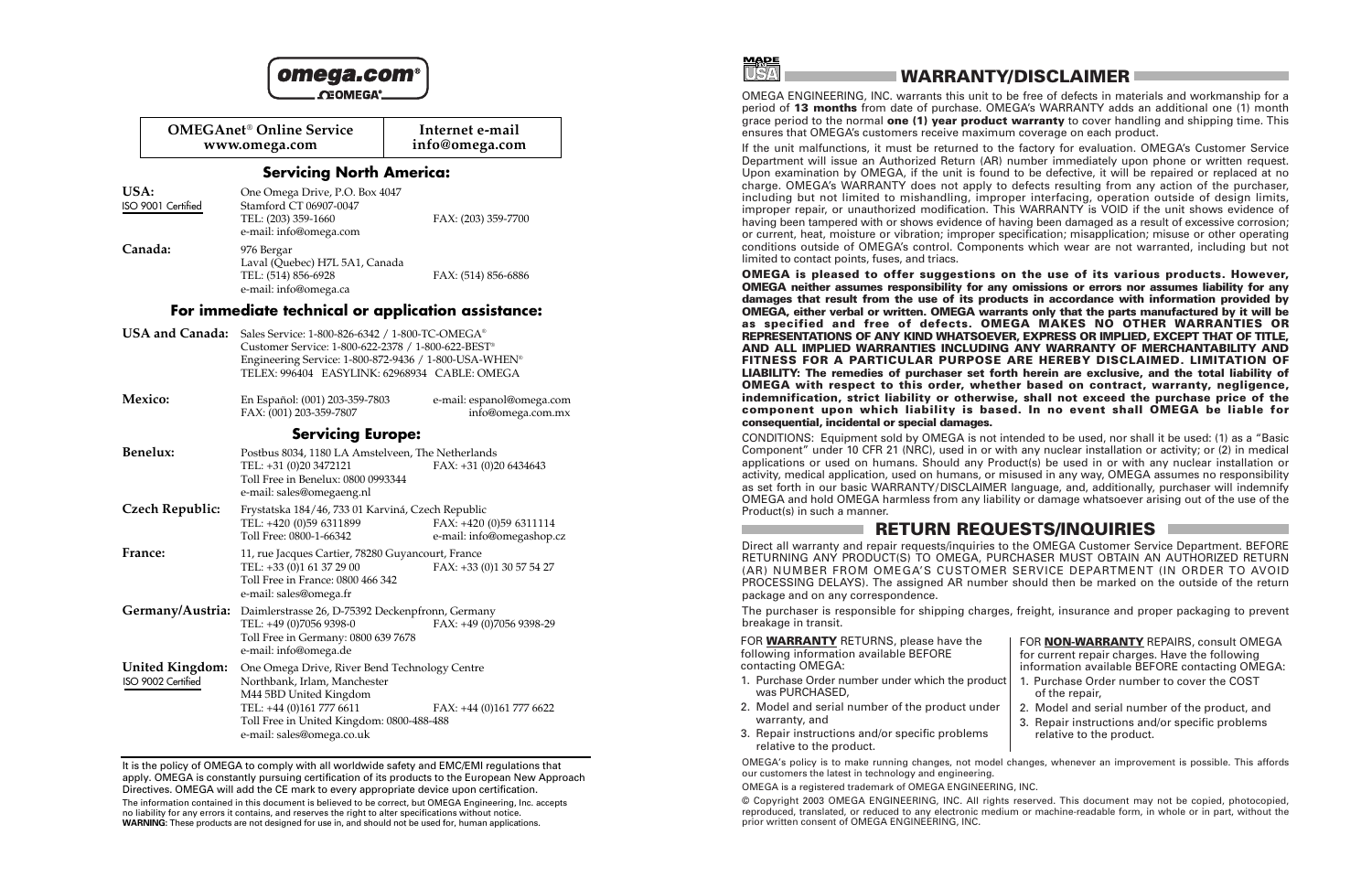

# **Safeguards and Precautions**



- **1. Read and follow all instructions in this manual carefully, and retain this manual for future reference.**
- **2. Do not use this instrument in any manner inconsistent with these operating instructions or under any conditions that exceed the environmental specifications stated.**
- **3. Making measurements in close proximity to rotating equipment can be dangerous. Keep all loose clothiing and hair away from exposed moving machinery. Properly replace all machinery guards after completing measurement.**
- **4. The socket on the front of the instrument is for use with a remote charger. Only use model R-5 (115 Vac) or R-6 (230 Vac) rechargers to charge the instrument.**
- **5. The HHT21A has a laser beam light source. Do not view the laser beam directly as it could be hazardous to the eyes. Do not point the laser beam into another person's eyes. Do not view the laser beam with telescopic devices.**



**6. With exception of replacing the batteries, this instrument is not user serviceable. For technical assistance, contact the sales organization from which you purchased the product.**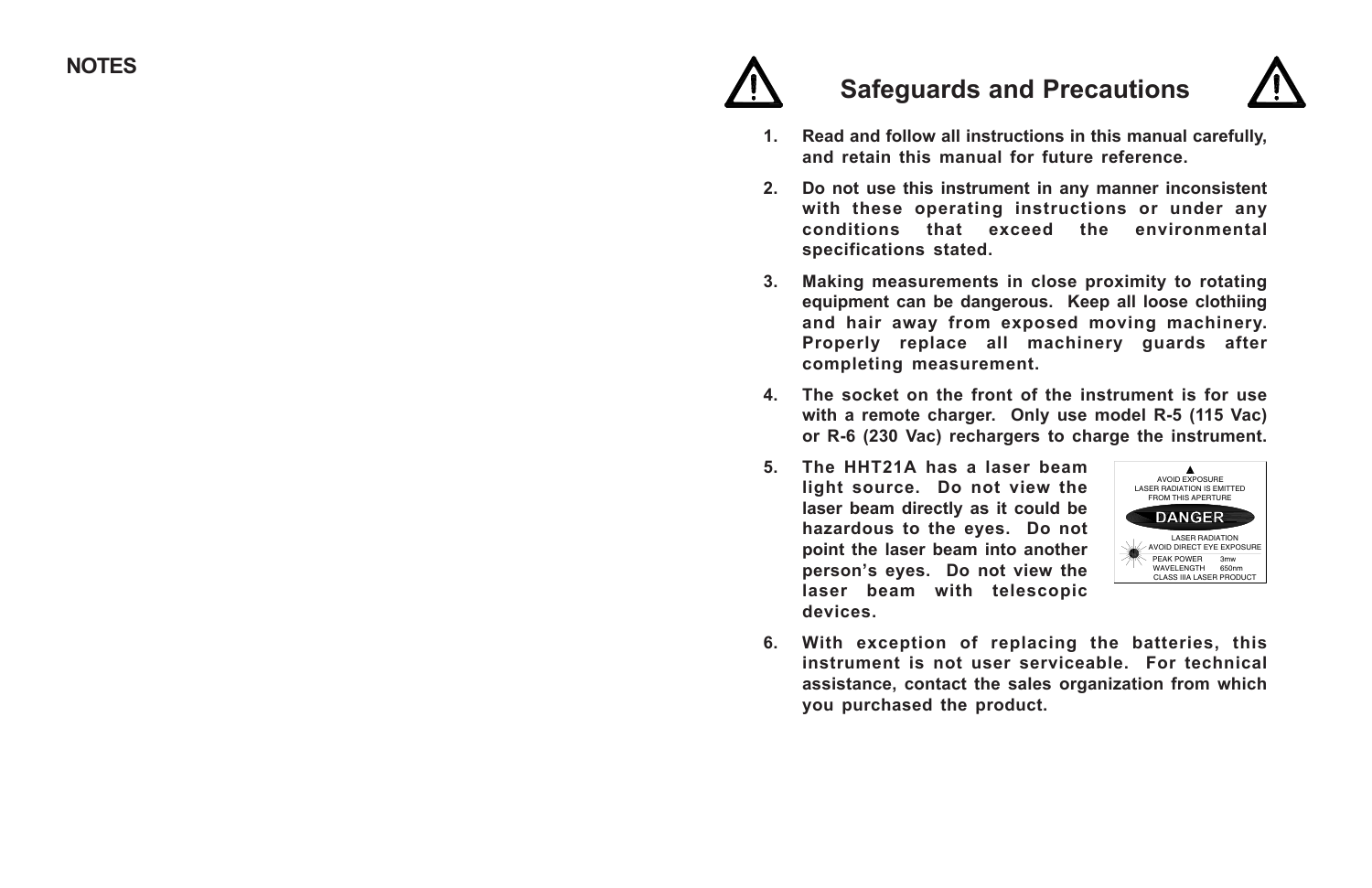# **TABLE OF CONTENTS**

| USING THE HHT21A WITH A REMOTE OPTICAL SENSOR |  |
|-----------------------------------------------|--|
|                                               |  |
|                                               |  |
|                                               |  |
|                                               |  |

of the way. It may also be convenient to keep a spare supply of reflective tape in the free area underneath this cover.

The instrument will provide six to eight hours of continuous operation on a single set of batteries, depending on the type used. The instrument is provided with a built-in charging network, which works in conjunction with the optional NiCad batteries. The optional recharger plugs into the single jack located next to the optical lens at the front end of the instrument. Fourteen to sixteen hours is required for a complete recharge. When the battery voltage in the HHT21A is getting low, the display will blink "LO BAT" to indicate that the batteries need to be replaced.

**NOTE:** Only use model R-5B (115 Vac) or R-6B (230 Vac) rechargers with NiCad batteries. Do not attempt to charge non-rechargeable batteries.

## **ALWAYS DISPOSE OF BATTERIES IN A SAFE AND RESPONSIBLE MANNER.**

# **CLEANING**

To clean the instrument, wipe with a damp cloth using mild soapy solution.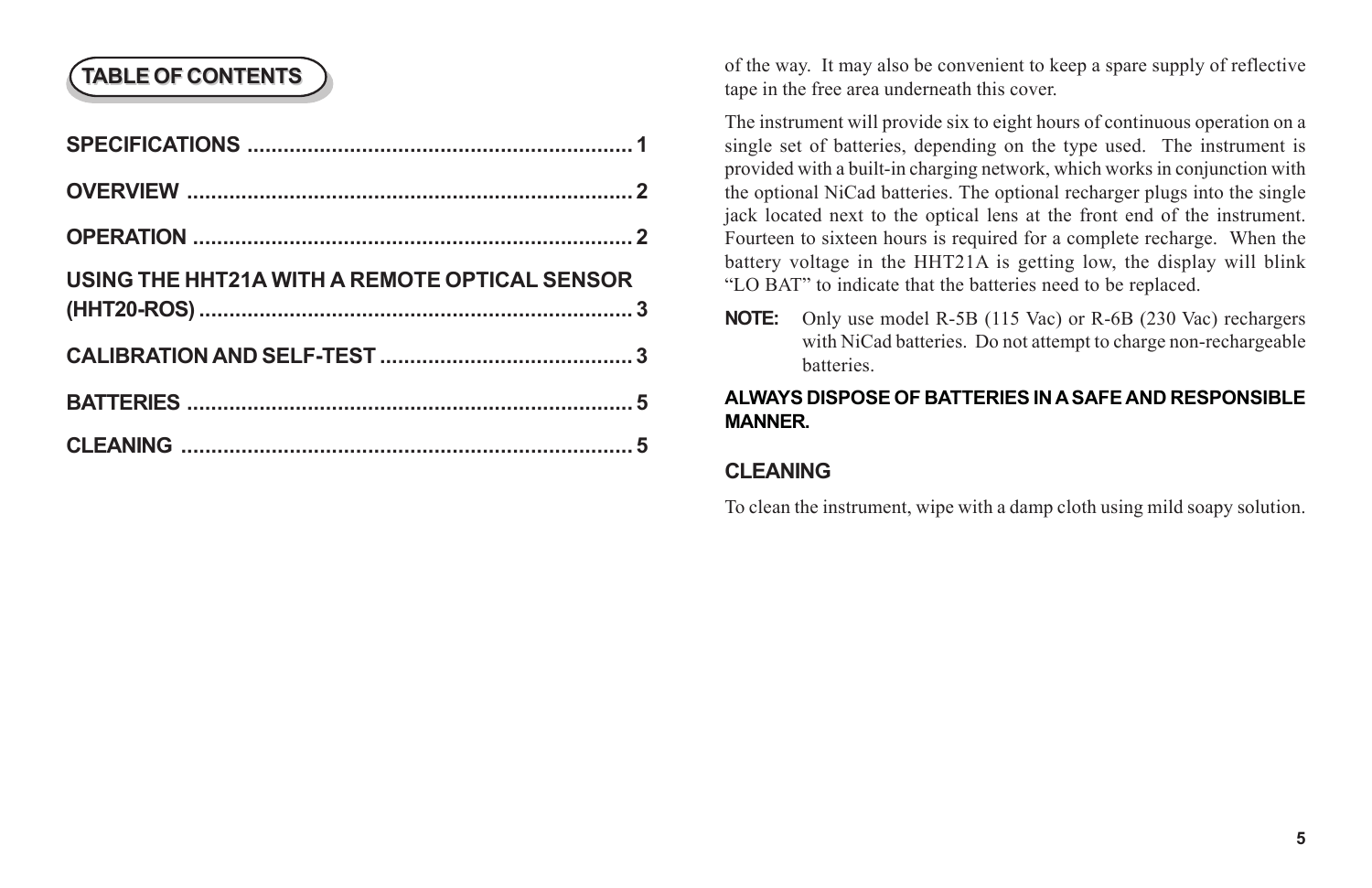

# **CALIBRATION AND SELF-TEST**

The HHT21A SERIES is a crystal controlled digital instrument that requires no calibration. However, the accuracy of the instrument can be checked at any time by aiming it at an old style fluorescent light and observing  $7200 \pm 2$ RPM. In countries with 50 Hz. power line frequency, the display will read  $6000 \pm 2$  RPM.

**NOTE:** The Tachometer will not correctly read on energy-efficient fluorescent lights.

# **BATTERIES**

The HHT21A SERIES operates from four 'AA' size batteries which are located under the hinged top of the instrument. To access these batteries, grip the tapered cover at the optical lens end of the instrument and pull up. The cover is hinged at the display end of the instrument and pivots fully out

# **SPECIFICATIONS**

AVOID EXPOSURE LASER RADIATION IS EMITTED FROM THIS APERTURE

DANGE

LASER RADIATION AVOID DIRECT EYE EXPOSURE PEAK POWER WAVELENGTH 3mw 650nm CLASS IIIA LASER PRODUCT

This product is designed for indoor or outdoor use under the following conditions (per IEC1010-1):

| <b>Speed Range:</b>        | 5 RPM to 100,000 RPM                                                                                 |  |
|----------------------------|------------------------------------------------------------------------------------------------------|--|
| <b>Accuracy:</b>           | $\pm$ 1 RPM or .01% of reading                                                                       |  |
| <b>Resolution:</b>         | 1 RPM                                                                                                |  |
| Display:                   | 6-digit 0.45" high liquid crystal                                                                    |  |
| Display Update:            | Twice per second                                                                                     |  |
|                            | <b>On-Target Indication:</b> Target (Bullseye) on lower left of display                              |  |
| <b>Operating Distance:</b> | Range: Up to 10 feet [3.1 m] from leading edge                                                       |  |
|                            | of reflective tape                                                                                   |  |
|                            | Angle: Up to $45^{\circ}$ from perpendicular to leading                                              |  |
|                            | edge of reflective tape                                                                              |  |
| <b>Power-On Switch:</b>    | Pistol grip trigger - may be locked on with latching<br>push-button for longer duration measurements |  |
|                            | Auto hold of last measurement for 90 seconds                                                         |  |
| <b>Optical System:</b>     | Visible laser light source                                                                           |  |
|                            | <b>MADNING.</b>                                                                                      |  |

# **WARNING:**



**Time Base:** Crystal controlled

**Power Source:** 4 "AA" batteries; Recharger socket provided for optional rechargeable batteries

**Recharger Input:** Max input 7.8 Vdc @ 50mA

**Temperature:** 41 °F [5 °C] to 104 °F [40 °C]

**Humidity:** Maximum relative humidity 80% for temperature up to 88 °F [31 °C] decreasing linearly to 50% relative humidity at 104 °F [40 °C]